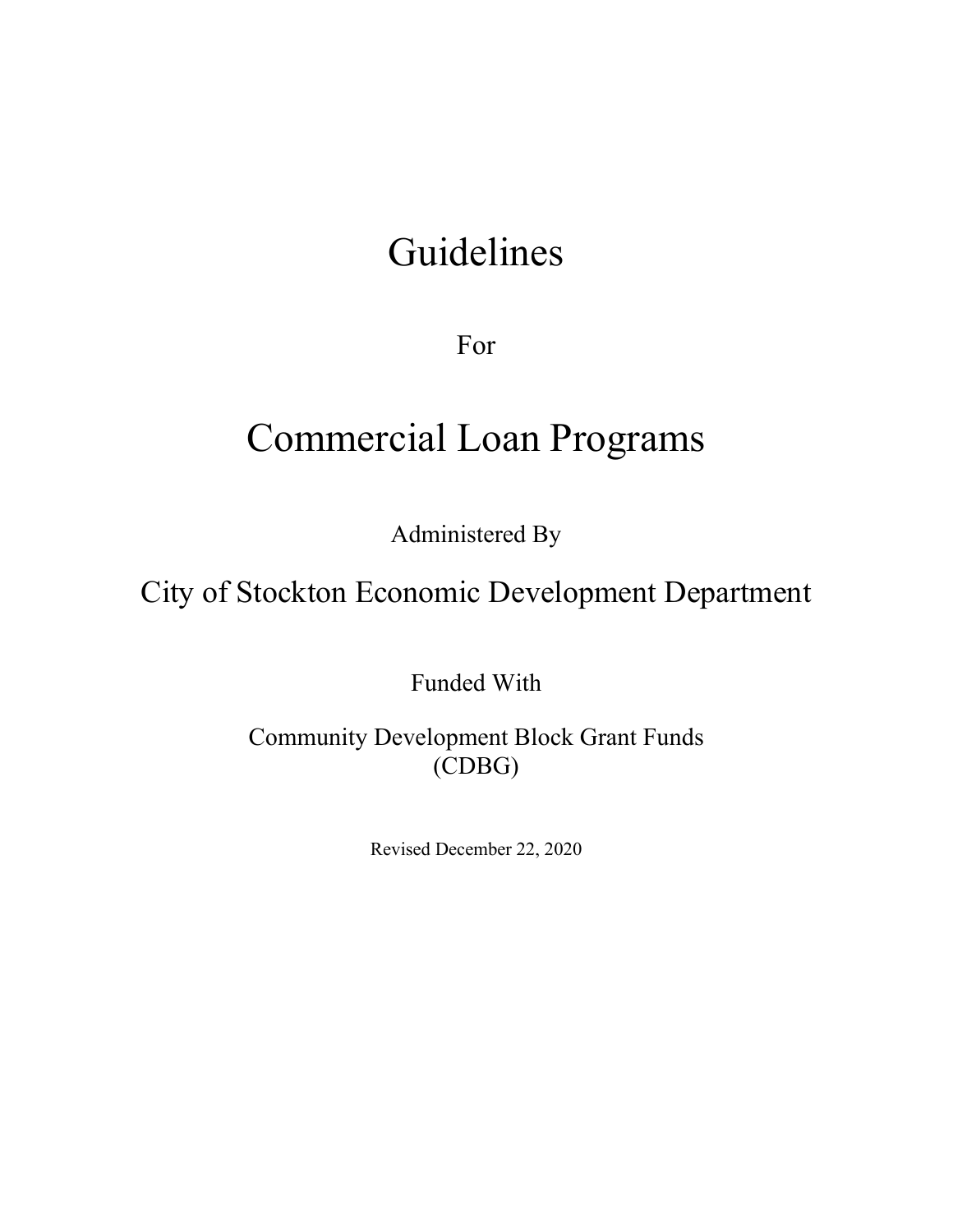# **TABLE OF CONTENTS**

| 1.0  |                                                                 |  |  |  |
|------|-----------------------------------------------------------------|--|--|--|
| 2.0  |                                                                 |  |  |  |
| 2.1  |                                                                 |  |  |  |
| 2.2  |                                                                 |  |  |  |
| 3.0  |                                                                 |  |  |  |
| 3.1  |                                                                 |  |  |  |
| 3.2  |                                                                 |  |  |  |
| 3.3  |                                                                 |  |  |  |
| 3.4  |                                                                 |  |  |  |
| 3.5  |                                                                 |  |  |  |
| 4.0  |                                                                 |  |  |  |
| 5.0  |                                                                 |  |  |  |
| 5.1  |                                                                 |  |  |  |
| 5.2  |                                                                 |  |  |  |
| 6.0  |                                                                 |  |  |  |
| 6.1  |                                                                 |  |  |  |
| 6.2  |                                                                 |  |  |  |
| 6.3  |                                                                 |  |  |  |
| 7.0  |                                                                 |  |  |  |
| 7.1  |                                                                 |  |  |  |
| 7.2  |                                                                 |  |  |  |
| 8.0  |                                                                 |  |  |  |
| 8.1  |                                                                 |  |  |  |
| 8.2  |                                                                 |  |  |  |
| 9.0  |                                                                 |  |  |  |
| 9.1  |                                                                 |  |  |  |
| 9.2  |                                                                 |  |  |  |
| 10.0 |                                                                 |  |  |  |
| 11.0 |                                                                 |  |  |  |
|      |                                                                 |  |  |  |
|      | 11.2 DAVIS-BACON FEDERAL AND/OR STATE WAGE RATE REQUIREMENTS  9 |  |  |  |
|      |                                                                 |  |  |  |
|      |                                                                 |  |  |  |
|      |                                                                 |  |  |  |
|      | City of Stockton Commercial Loan Programs<br>Page 2 of 12       |  |  |  |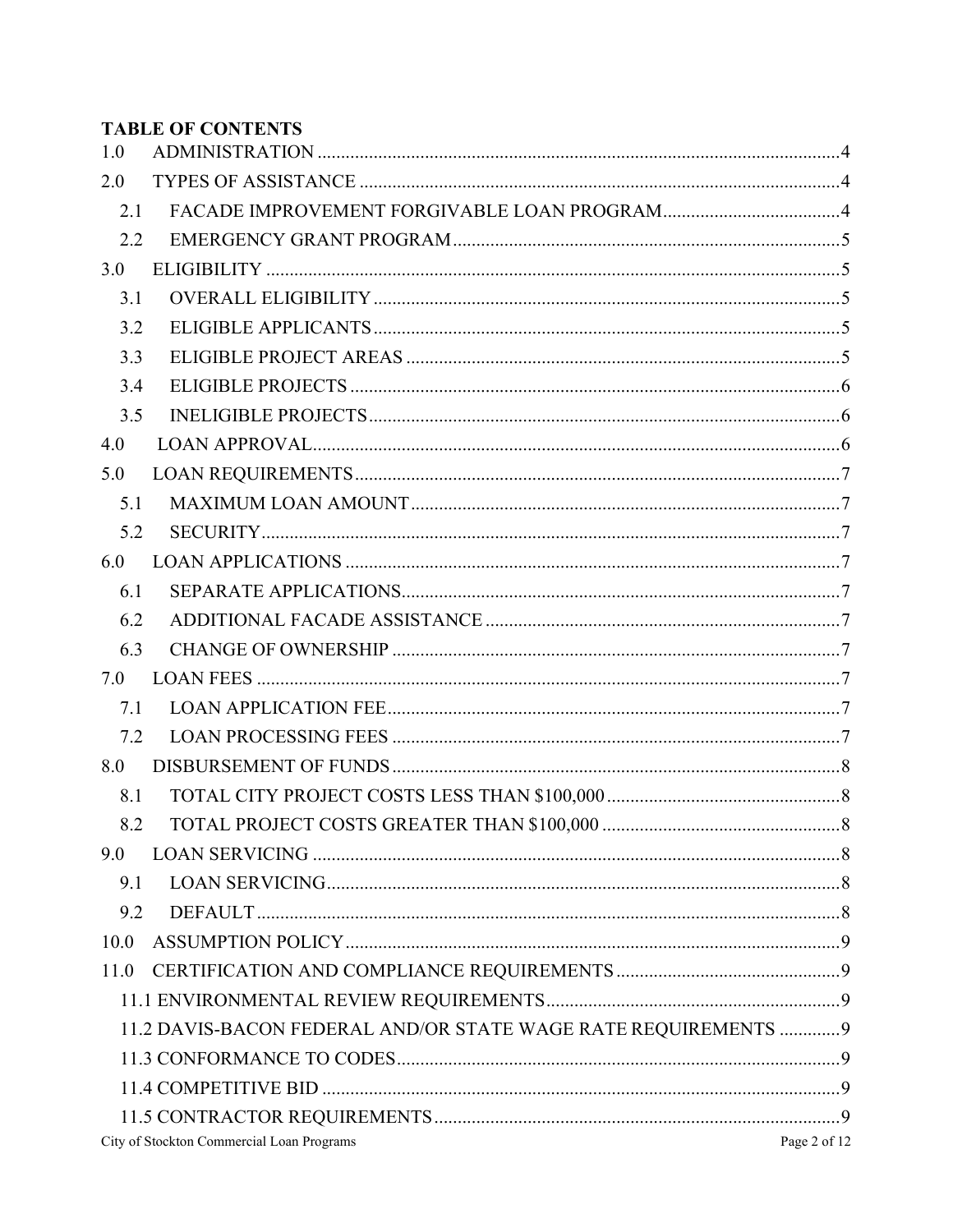| 12.0 |                                                            |  |
|------|------------------------------------------------------------|--|
|      |                                                            |  |
|      |                                                            |  |
|      |                                                            |  |
|      |                                                            |  |
|      |                                                            |  |
|      |                                                            |  |
|      | 12.7 BID REVIEW AND EVALUATION OF PROPOSED PROJECT COSTS11 |  |
|      |                                                            |  |
|      |                                                            |  |
|      |                                                            |  |
|      |                                                            |  |
|      |                                                            |  |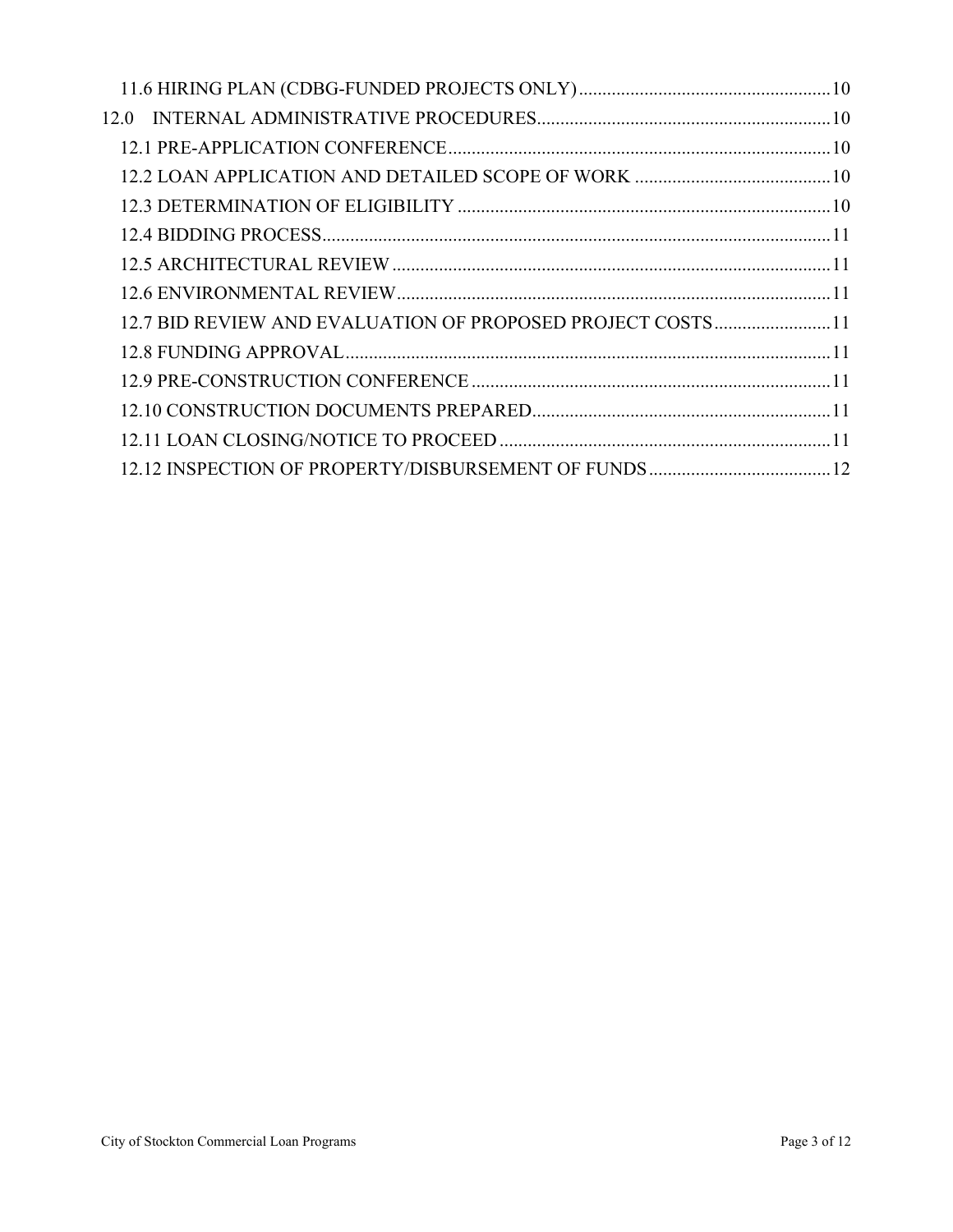#### **CITY OF STOCKTON COMMUNITY DEVELOPMENT BLOCK GRANT (CDBG) COMMERCIAL LOAN PROGRAMS – GUIDELINES AND PROCEDURES**

## <span id="page-3-0"></span>**1.0 ADMINISTRATION**

Administration of the City of Stockton Commercial Loan Program shall be the responsibility of the Director of the Economic Development Department, or designee, including promoting the program and processing applications.

The Commercial Loan Program is funded with Community Development Block Grant (CDBG) dollars, or other funds that may become available. Funding is approved each fiscal year during the budget process.

#### <span id="page-3-1"></span>**2.0 TYPES OF ASSISTANCE**

Two types of assistance will be available to eligible businesses under this program. The parameters of the various components of the Commercial Loan Program are set forth below.

#### <span id="page-3-2"></span>**2.1 FACADE IMPROVEMENT FORGIVABLE LOAN PROGRAM**

The City will lend up to \$20,000 in the form of a forgivable loan, with up to \$10,000 in base loan funds and up to an additional \$10,000 on a dollar-for-dollar matching basis depending on owner contribution. The following terms apply:

- **A.** Only commercial properties located within a Low/Moderate Income area of the Stockton city limits are eligible for this program. Properties outside of these areas will be reviewed on a case-by-case basis for eligibility in accordance with CDBG regulations.
- **B.** Facade Improvement Forgivable Loans shall only be used for exterior, cosmetic improvements to the building.
- **C.** Properties are eligible for one Facade Improvement Forgivable Loan and one matching component per eligible building or per 50 linear feet of eligible building frontage.
- **D.** The interest rate will be ten percent (10%) simple interest.
- **E.** The term of the Facade Improvement Forgivable Loan, including matching component, will be six (6) years from the date of the deed of trust as defined in the Loan Agreement.
- **F.** Principal and interest payments will be forgiven on an annual basis, beginning 12 months from the date of the deed of trust, if the property is in compliance with all program guidelines and is maintained consistent with the City of Stockton building and zoning codes, which includes maintaining the property and keeping it free of graffiti and blight. In the event of default, the borrower will be required to repay principal and interest on the remaining balance of the loan.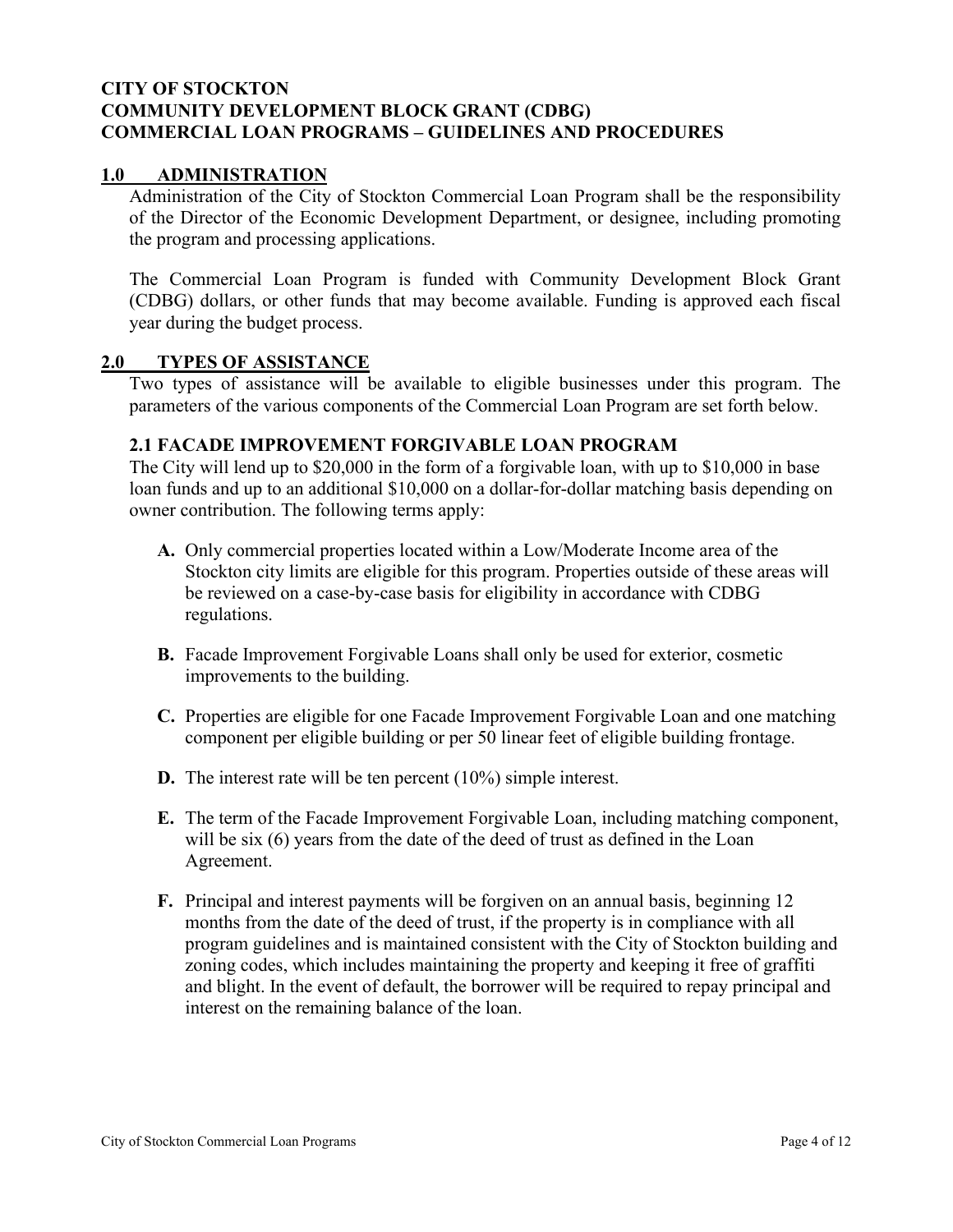## <span id="page-4-0"></span>**2.2 EMERGENCY GRANT PROGRAM**

The City will grant, on a one-time basis, up to \$7,500, unsecured, per building to property owners and/or business owners for immediate relief of emergency conditions which endanger the health and/or safety of employees or the general public, and for which private funds are not readily available. These grants are provided at the discretion of the Director of the Economic Development Department, or designee, based upon staff recommendation.

## <span id="page-4-1"></span>**3.0 ELIGIBILITY**

#### <span id="page-4-2"></span>**3.1 OVERALL ELIGIBILITY**

In order to be eligible for CDBG funding, each activity must meet one or more of the National Objectives of the Community Development Block Grant (CDBG) program, as set forth by the U.S. Department of Housing and Urban Development (HUD) in 24 CFR Part 570.208. These National Objectives are summarized as follows:

• Low/Moderate Income Benefit – The assisted activity must benefit low and/or moderate-income persons in at least one of the four ways specifically defined by regulation. Low- and Moderate-income levels for the Stockton Metropolitan Statistical Area shall be determined by HUD.

# <span id="page-4-3"></span>**3.2 ELIGIBLE APPLICANTS**

## **A. Facade Improvement Forgivable Loan**

- Eligible applicants are those persons who are owners of commercial and/or private non-profit property located within Low/Moderate Income Areas of the Stockton city limits. Preference will be given to office and/or retail establishments. Properties outside of these areas will be reviewed on a case-by-case basis for eligibility in accordance with CDBG regulations.
- Projects must be for the purpose of improving commercial or private non-profit real property and must contribute to the economic development and/or quality of life within targeted areas.

#### **B. Emergency Grant**

- Commercial properties and/or businesses located within Low/Moderate Income Areas are eligible of the Stockton city limits. Properties outside of these areas will be reviewed on a case-by-case basis for eligibility in accordance with CDBG regulations.
- Funding is available strictly for the purpose of immediate relief of emergency conditions which endanger the health and/or safety of employees or the public.
- Applicants must demonstrate a financial need.

All businesses must be properly zoned.

#### <span id="page-4-4"></span>**3.3 ELIGIBLE PROJECT AREAS**

Commercial Loan Program projects must be located in one of the following areas unless otherwise determined through program restrictions as described in Section II: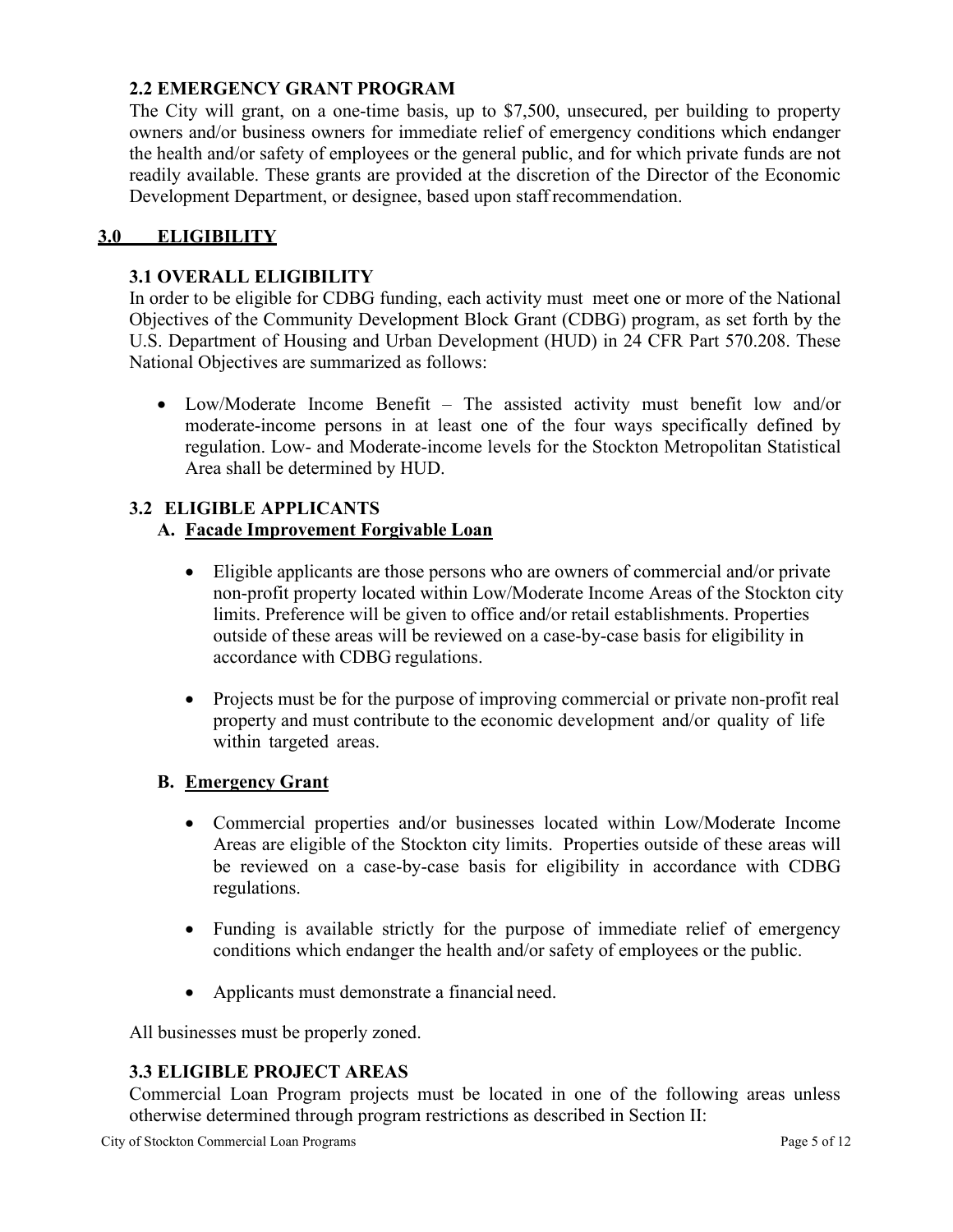- Low/Moderate Income Areas; properties outside of these areas will be reviewed on a case by case basis for eligibility in accordance with CDBG regulations.
- Additional areas as designated by the City Manager or designee.

## <span id="page-5-0"></span>**3.4 ELIGIBLE PROJECTS**

Commercial Loan Program projects must be for the purpose of improving commercial or private non-profit real property and must contribute to the economic development within targeted areas as determined by the City Manager and/or Economic Development Director.

- **A.** Eligible Facade Improvement Forgivable Loan projects are limited to exterior cosmetic improvements to the structure's facade.
- **B.** Eligible Emergency Grant projects shall include the following:
	- Alleviate any code violations where the health and/or safety of employees and/or the public is endangered.
	- Any other improvements to real property eligible under guidelines established by the U.S. Department of Housing and Urban Development (HUD) (24 CFR Part 570.201, 570.202, 570.203).

#### <span id="page-5-1"></span>**3.5 INELIGIBLE PROJECTS**

**A.** Ineligible Commercial Loan Program activities shall include the following:

- Purchase of equipment or tools.
- Expenses incurred prior to loan/grant approval and environmental review.
- Any assistance to religious entities to the extent that the structures are used for inherently religious activities as outlined in 24 CFR Part 570.200(j). Funds may be used for rehabilitation of structures only to the extent that those structures are used for eligible activities as authorized under 24 CFR Part 570.201-570.206.
- Any activity which is not authorized under 24 CFR Part 570.201-570.206 or that is expressly stated as ineligible under 24 CFR Part 570.207.
- **B.** Properties under consideration for development projects and/or acquisition by the City are not eligible without prior approval by the City Manager or designee.

#### <span id="page-5-2"></span>**4.0 LOAN APPROVAL**

<span id="page-5-3"></span>Loans in amounts below the current City Council threshold shall be approved by the City Manager, or designee, upon staff review and recommendation. With respect to loans over the approved Council threshold, approval action by the City Manager shall be in the form of a recommendation to the City Council.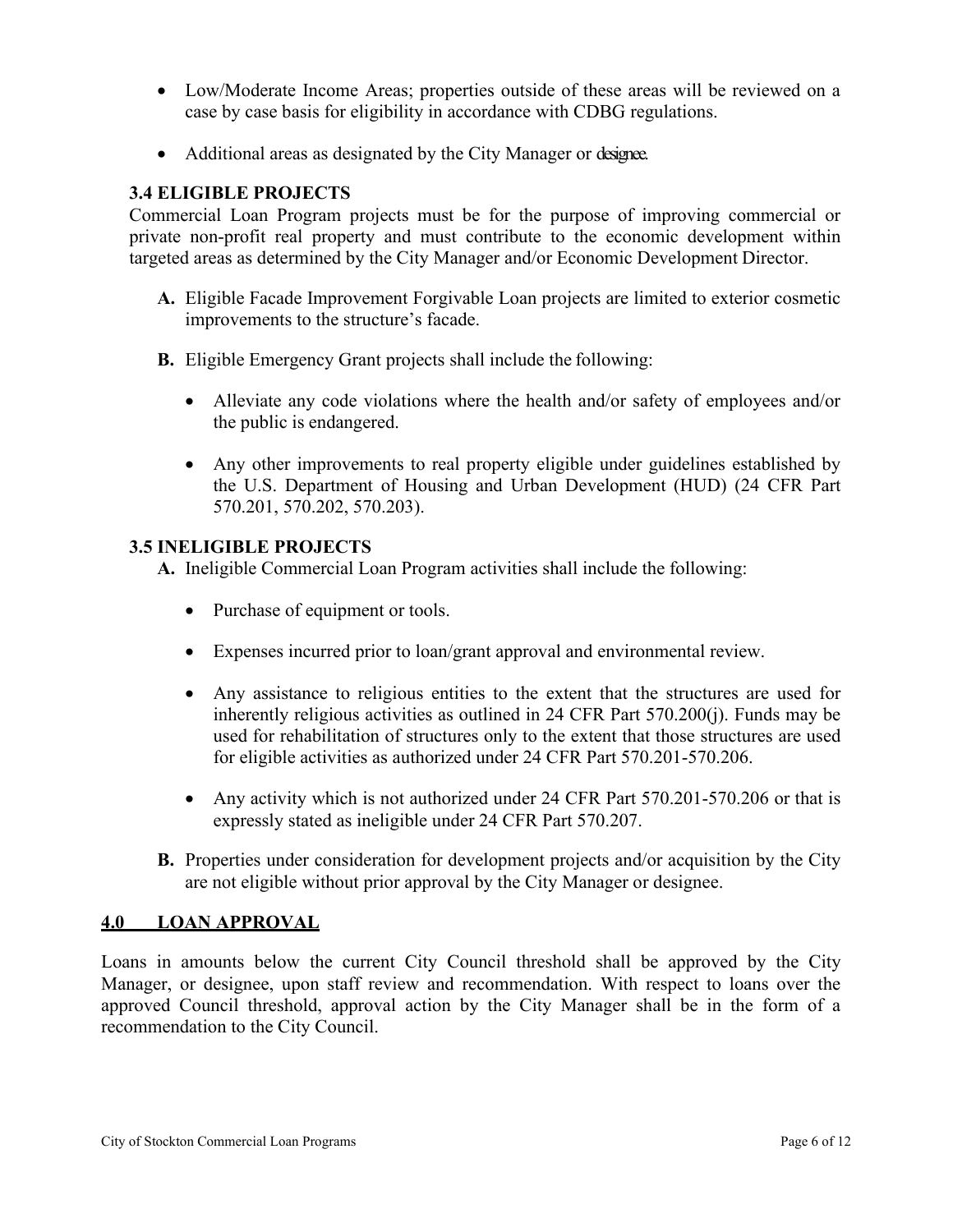## **5.0 LOAN REQUIREMENTS**

### <span id="page-6-0"></span>**5.1 MAXIMUM LOAN AMOUNT**

The maximum loan amount to be expended for the commercial rehabilitation may not exceed \$20,000 per 50-linear feet of building frontage in Facade Improvement Loan funds, with a total amount not to exceed \$100,000. The Economic Development Director, or designee, shall have discretionary authority to reduce or increase funding for a project based upon specific criteria such as remaining funds, impact on surrounding neighborhoods, and financial need.

## <span id="page-6-1"></span>**5.2 SECURITY**

All loans shall be secured by a Promissory Note and Deed of Trust containing an acceleration clause in the event of default and an alienation clause to preclude unauthorized transfer of the secured property.

## <span id="page-6-2"></span>**6.0 LOAN APPLICATIONS**

#### <span id="page-6-3"></span>**6.1 SEPARATE APPLICATIONS**

Applicants may submit separate applications for an Emergency Grant and a Facade Improvement Forgivable Loan for the same building/parcel.

## <span id="page-6-4"></span>**6.2 ADDITIONAL FACADE ASSISTANCE**

A property owner can qualify for additional Facade Improvement Forgivable Loans on a matching basis only after a previous Facade Improvement Forgivable Loan has been completely forgiven. Additional assistance is subject to approval and funding limits per building or per linear footage.

#### <span id="page-6-5"></span>**6.3 CHANGE OF OWNERSHIP**

Properties previously awarded a Facade Improvement Forgivable Loan can qualify for a new forgivable loan upon a change of ownership, subject to approval and funding limitations only after a previous Façade Improvement Loan has been completely forgiven. The change of ownership must represent a complete change in owners and not a name change or partner substitution.

Should the new owner assume an existing loan, the new property owner would qualify for a new loan once the original loan has been forgiven, subject to funding availability.

# <span id="page-6-6"></span>**7.0 LOAN FEES**

#### <span id="page-6-7"></span>**7.1 LOAN APPLICATION FEE**

An application fee is required for only the Commercial Façade Improvement Forgivable Loan. The application fee is adjusted each fiscal year and is approved by the City Council at the time of budget adoption. The current application fee can be found in the City of Stockton's adopted Fee Schedule. This fee is non-refundable and is used to pay for loan processing fees incurred by the City.

#### <span id="page-6-8"></span>**7.2 LOAN PROCESSING FEES**

Additional fees and costs incurred by the City to process the loan application shall be paid by the applicant at closing, if applicable. These may include appraisal fees, credit checks, title search fees, or other fees which are a necessary part of the loan application process.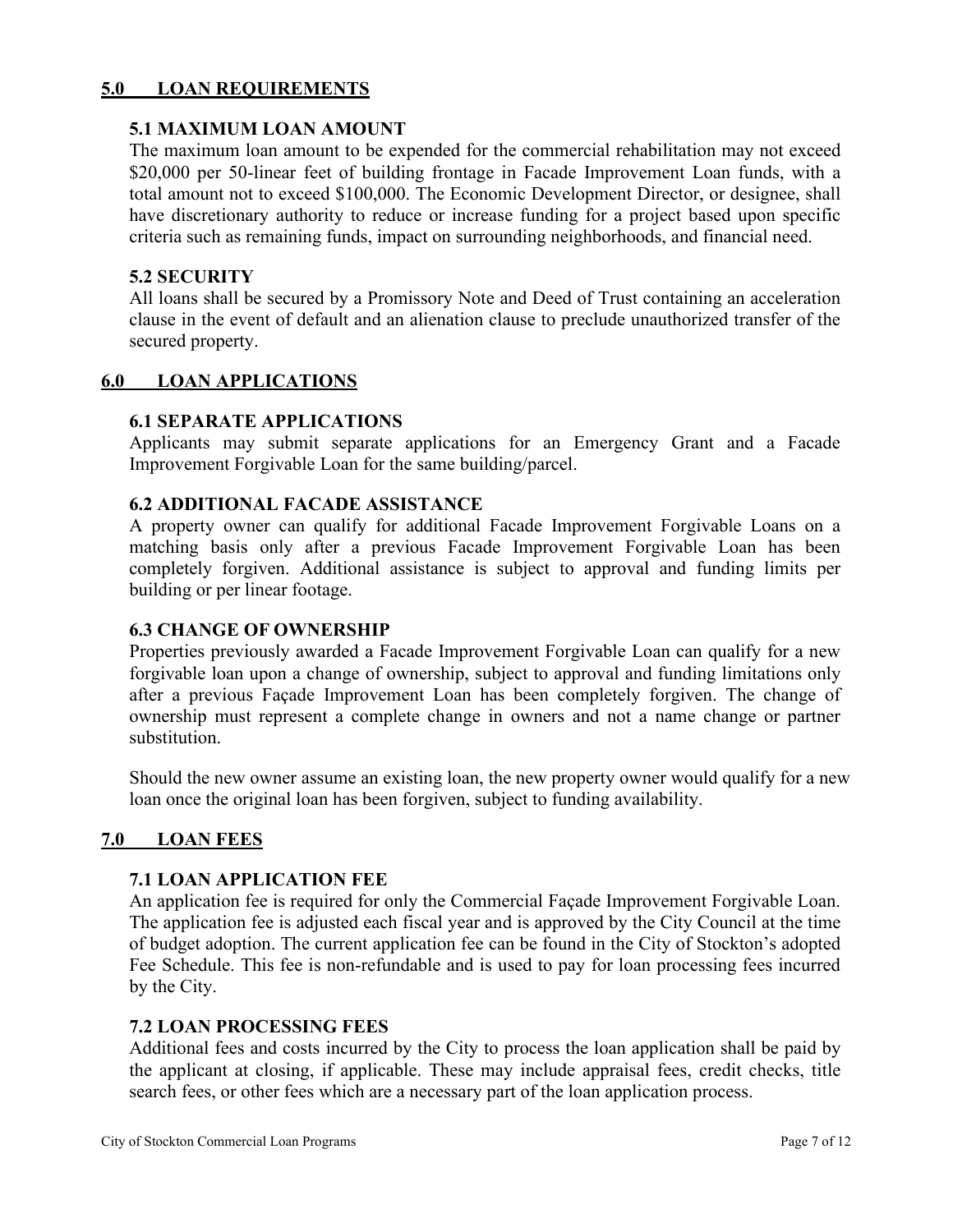#### <span id="page-7-0"></span>**8.0 DISBURSEMENT OF FUNDS**

## <span id="page-7-1"></span>**8.1 TOTAL CITY PROJECT COSTS LESS THAN \$100,000**

Upon submission and review of required weekly labor compliance documentation and work invoices, funds will be authorized to the contractor. City funds (both CDBG and/or other funds) will be the last funds used for a project after private funding commitments have been exhausted. Final payment is subject to all required documentation completed satisfactorily, verified certified payroll documentation, final building inspection approval, and the submittal of mechanic's/workman's lien releases, if applicable. Weekly labor compliance documentation is still required for the non-City funded work.

#### <span id="page-7-2"></span>**8.2 TOTAL PROJECT COSTS GREATER THAN \$100,000**

City funds (i.e. CDBG and/or other funds) and all private funding must be committed to the project prior to a Notice to Proceed from the City. The City will consider alternate arrangements that suitably secure the funds and ensure that all funding necessary for the project is committed prior to construction beginning. Payments will be authorized to the general contractor by the City upon submission of required weekly labor compliance documentation, work invoices and final building approval in the same manner as smaller projects. City funds will be the last funds used.

#### <span id="page-7-3"></span>**9.0 LOAN SERVICING**

#### <span id="page-7-4"></span>**9.1 LOAN SERVICING**

- **A.** Loan servicing shall be the responsibility of the Economic Development Director, or designee, with authority to utilize the services of a bank, a lending institution, a loan servicing institution, or staff in the actual servicing of loans, commencing with the loan closing and terminating either at the time the loan is forgiven in entirety or is paid in full.
- **B.** Interest shall begin to accrue the first day of the month following the date of recordation of the deed of trust. Facade Improvement Forgivable Loans shall begin forgiveness of annual debt service twelve (12) months from date of recordation of the deed of trust.

#### <span id="page-7-5"></span>**9.2 DEFAULT**

Keeping graffiti and other blight off CDBG and/or other government funded commercial building projects is a requirement of the Facade Improvement Forgivable Loan. Economic Development staff will periodically inspect buildings with outstanding Facade Improvement loans to ensure compliance. If blight is detected, staff will notify the property owner, who will then have fifteen (15) days to remove the blight. If graffiti is detected, staff will notify the property owner that to comply with the Stockton Municipal Code (SMC) graffiti must be removed within twenty-four (24) hours.

If the borrower fails to comply with the SMC graffiti removal requirement or blight is not removed within the stated period or if an extension is not authorized, monthly billing for the amount outstanding plus interest shall begin. Billings shall continue until the graffiti or blight is satisfactorily removed. The borrower is required to pay for any amounts billed due to enforcement of the Forgivable Loan Agreement, and that amount is not eligible for forgiveness. Nonpayment will be treated in accordance with the City's regular loan policies as outlined above. Additionally, failure to pay and properly document Davis-Bacon and/or State

City of Stockton Commercial Loan Programs Page 8 of 12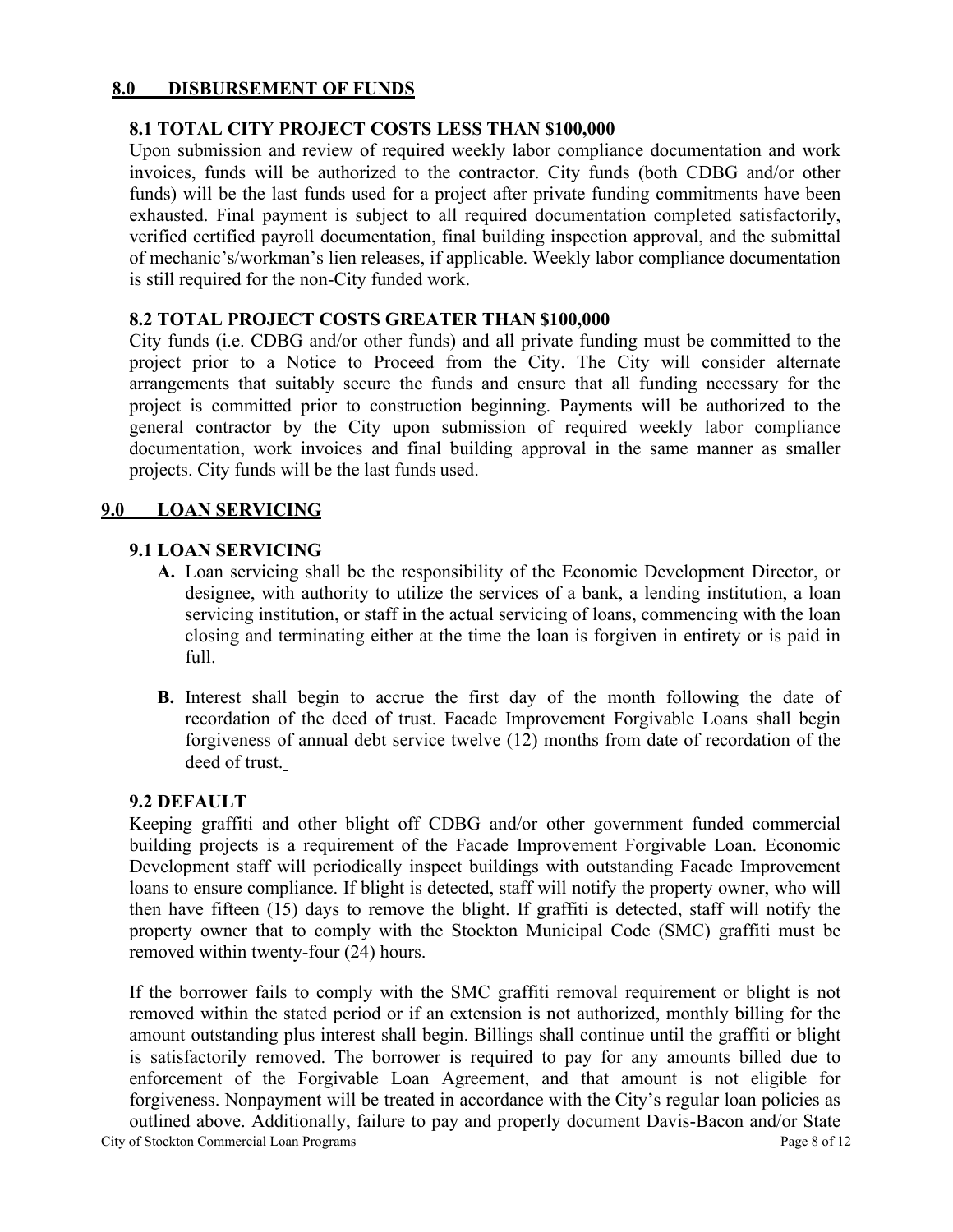prevailing wages will constitute a default.

#### <span id="page-8-0"></span>**10.0 ASSUMPTION POLICY**

All loans are assumable, providing the successor in interest would otherwise qualify for the loan they are assuming and subject to the approval of the Economic Development Director. Approval of a loan assumption will be based on the same criteria used to evaluate new applications. These include compatibility with the goals and objectives of the program, the assignee's ability to repay the loan, and willingness to comply with the terms and conditions of the existing loans. The City Manager, or designee, will have signing authority for all assumption agreements.

# <span id="page-8-1"></span>**11.0 CERTIFICATION AND COMPLIANCE REQUIREMENTS**

#### <span id="page-8-2"></span>**11.1 ENVIRONMENTAL REVIEW REQUIREMENTS**

All projects shall be subject to a preliminary assessment of potential environmental impacts.

#### <span id="page-8-3"></span>**11.2 DAVIS-BACON FEDERAL AND/OR STATE WAGE RATE REQUIREMENTS**

Because federal and/or local funds are used, Davis-Bacon and/or State prevailing wage rates must be paid to onsite laborers or mechanics employed by contractors or subcontractors when the total labor construction cost is greater than \$2,000. Davis-Bacon and/or State wage rates will apply to an entire project whenever that project is financed "in whole or in part" by federal or local funds. Use of volunteer labor is not allowed.

### <span id="page-8-4"></span>**11.3 CONFORMANCE TO CODES**

All rehabilitation activities must conform with City of Stockton building and zoning codes, and be performed by a licensed general contractor or Subcontractor registered with the State of California Department of Industrial Relations (DIR). Proof of DIR registration is required. The borrower is responsible for all building permits or other permits that may be necessary.

#### <span id="page-8-5"></span>**11.4 COMPETITIVE BID**

The applicant must submit a minimum of two (2) competitive bids for the project as defined. Solicitation of Disadvantaged Business Enterprise (DBE) and documentation is required to submit with bids. The project loan amount for Façade Improvement Forgivable Loan projects will be based on the lowest acceptable bid as determined by the assigned Commercial Loan Program administrator, whereas the project grant amount for Emergency Grant program projects offer a maximum of \$7,500. Bids must state on-site labor paid at prevailing wage.

The applicant may select a contractor other than the lowest bidder unless the low bidder is a MBE/WBE. However, if a higher bidder is selected, the applicant will be required to pay the difference between the bid submitted by chosen contractor and lowest bidder. Prior to the soliciting of bids, the borrower is required to provide the City with a written scope of work to be performed. From that scope of work, the City's Labor Compliance Consultant will obtain the current prevailing wage determination for each labor trade involved.

#### <span id="page-8-6"></span>**11.5 CONTRACTOR REQUIREMENTS**

**A.** For Facade Improvement projects and Emergency Grant projects, the City, at its option and depending on the work to be done, may authorize the use of contractors licensed to perform specialized tasks.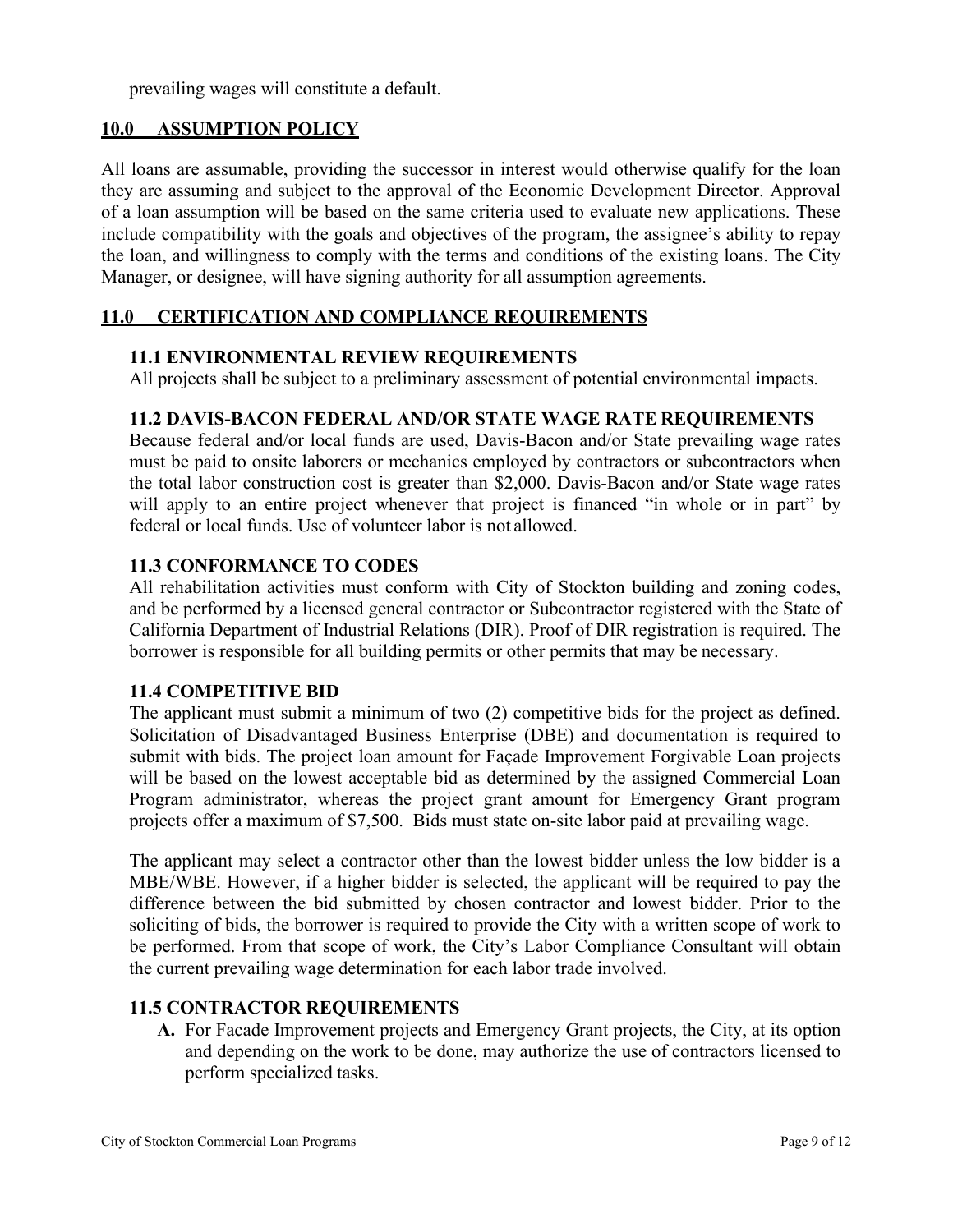**B.** Under federal and state law, all contractors working on projects utilizing federal and/or local funds must pay prevailing wage rates. Established hourly prevailing wage rates shall be paid to all employees performing work on the project site. The current Davis-Bacon and/or State prevailing wage determination will be obtained by the Labor Compliance Consultant prior to the bidding of each job. All contracts and subcontractors selected will pay prevailing wage rates and provide the City with the necessary supporting documentation required by federal and state law. No payment will be authorized until the required paperwork has been turned into the City and the City is satisfied that the contractor is in compliance with federal and state law. Borrower is responsible for ensuring that contractor and all subcontractors are aware of and are paying prevailing wage rates. Noncompliance with this requirement is grounds for default.

The contractor shall comply with Equal Employment Opportunity (EEO) provisions relative to Executive Order 11246 and related acts, rules, and regulations. The contractor shall not discriminate against any employee or applicant for employment because of race, color, religion, sex, or national origin. All bidders are required to complete the City's Affirmative Action forms.

# <span id="page-9-0"></span>**11.6 HIRING PLAN (CDBG-FUNDED PROJECTS ONLY)**

Where the activities are determined to be eligible based on the creation or retention of lowand moderate-income jobs, a Hiring Plan must be submitted, assuring the availability of such jobs to low- and moderate-income individuals and economically disadvantaged persons. Such a plan must meet the public benefit standard as noted in 24 CFR 570.209(b)(3)(i)(A) or (B). Such a Hiring Plan may be prepared in conjunction with WorkNet of San Joaquin County.

# <span id="page-9-1"></span>**12.0 INTERNAL ADMINISTRATIVE PROCEDURES**

# <span id="page-9-2"></span>**12.1 PRE-APPLICATION CONFERENCE**

City staff will meet with prospective applicants to determine eligibility and provide information about the City's Commercial Loan Program.

# <span id="page-9-3"></span>**12.2 LOAN APPLICATION AND DETAILED SCOPE OF WORK**

The applicant must submit a complete application and detailed scope of work, along with the current application fee adopted by Council each fiscal year and listed in the City's Fee Schedule, and a copy of the property Grant Deed. No loan application will be processed by City staff until all required documents have been submitted. The Labor Compliance Consultant will request the appropriate wage rate determinations based upon the submitted scope of work and a ballpark estimate of cost.

# <span id="page-9-4"></span>**12.3 DETERMINATION OF ELIGIBILITY**

Loan applicants will be reviewed by Economic Development Department staff regarding the location and eligibility of the proposed property for rehabilitation and conformance of the project with program guidelines. City staff shall conduct an initial inspection of the property. When necessary, a joint inspection of the property will be performed by the appropriate Building Department staff. The purpose of these inspections is to discover any obvious code violations that must be addressed and to point out any code required upgrades that would be triggered by a rehabilitation.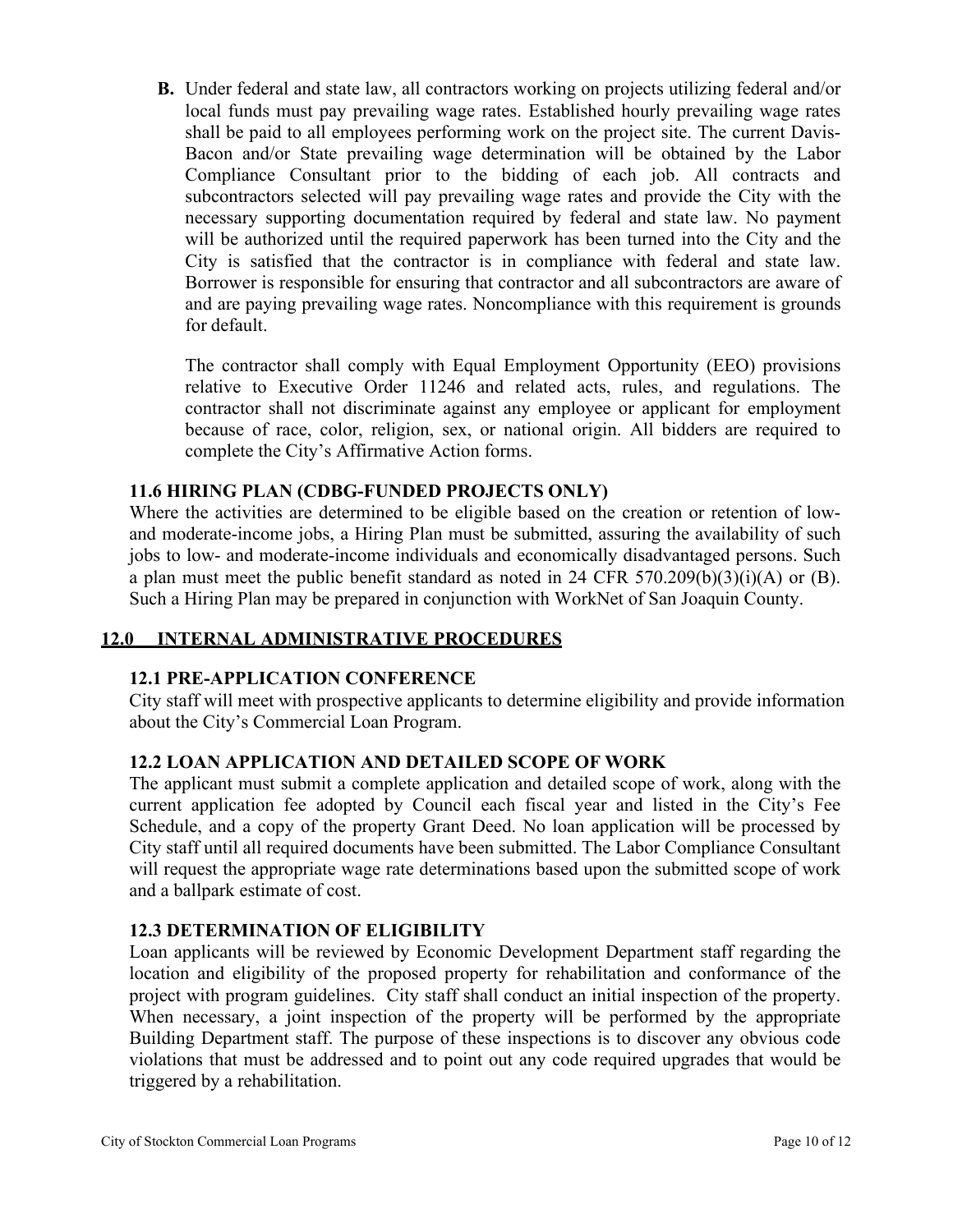## <span id="page-10-0"></span>**12.4 BIDDING PROCESS**

The applicant is required to submit at least two bids and solicit bids minority or woman owned (Disadvantaged Business Enterprise or DBE) firms for each component of work to be completed. City staff will provide information on locating DBE firms to the applicant. A minimum of two competitive bids are required for all work to be performed.

## <span id="page-10-1"></span>**12.5 ARCHITECTURAL REVIEW**

Facade Improvement Loans require that any changes or additions to the exterior of a building financed by CDBG funds be authorized by the City's Design Review Committee in conformance with the Stockton Citywide Design Guidelines. Additionally, the Cultural Heritage Board or City Community Development Department must authorize a Certificate of Appropriateness for all facade improvements to buildings with historical significance. The City will contribute up to \$2,500 for architectural services. If for any reason the applicant should decide not to proceed with its facade improvement project, any expenses incurred by the City for such architectural services shall be reimbursed by the applicant.

#### <span id="page-10-2"></span>**12.6 ENVIRONMENTAL REVIEW**

An environmental review is required for all CDBG-funded projects. When necessary, the State Historic Properties Office (SHPO) and/or the National Advisory Council must be consulted. The actual procedures will vary on a case by case basis as mandated by 24 CFR Part 58.

## <span id="page-10-3"></span>**12.7 BID REVIEW AND EVALUATION OF PROPOSED PROJECT COSTS**

The assigned program administrator shall review all bids for consistency to the detailed scope of work and shall evaluate the proposed project costs to ensure that the bids are fair and equitable.

#### <span id="page-10-4"></span>**12.8 FUNDING APPROVAL**

Based on the analysis of the information obtained, a final funding amount will be made by the City Manager or designee. Loans over the approved Council threshold will require approval action by the City Manager in the form of a recommendation to the City Council.

#### <span id="page-10-5"></span>**12.9 PRE-CONSTRUCTION CONFERENCE**

The City's Economic Development Department staff and Labor Compliance Consultant shall conduct a Pre-Construction Conference with the applicant and all contractors and subcontractors to ensure understanding of and compliance with the prevailing wage requirements and reporting responsibilities. Federal Labor Standards Provisions required prevailing wages and documentation, and Affirmative Action Guidelines will be provided to the applicant during the preconstruction meeting.

#### <span id="page-10-6"></span>**12.10 CONSTRUCTION DOCUMENTS PREPARED**

Prior to issuing loan disbursements, copies of construction contracts, approved construction plans, building permits, verification of insurance and any other required documentation will be submitted to the program manager at the Economic Development Department.

# <span id="page-10-7"></span>**12.11 LOAN CLOSING/NOTICE TO PROCEED**

Loan documents will be executed between the borrower and the City (e.g. Promissory Note, Loan Agreement, Deed of Trust, and any other document appropriate to the specific project). A Notice to Proceed will be issued to the borrower and contractor, with a copy to the Labor Compliance Consultant, after the loan documents have been executed and the pre-construction meeting has been conducted.